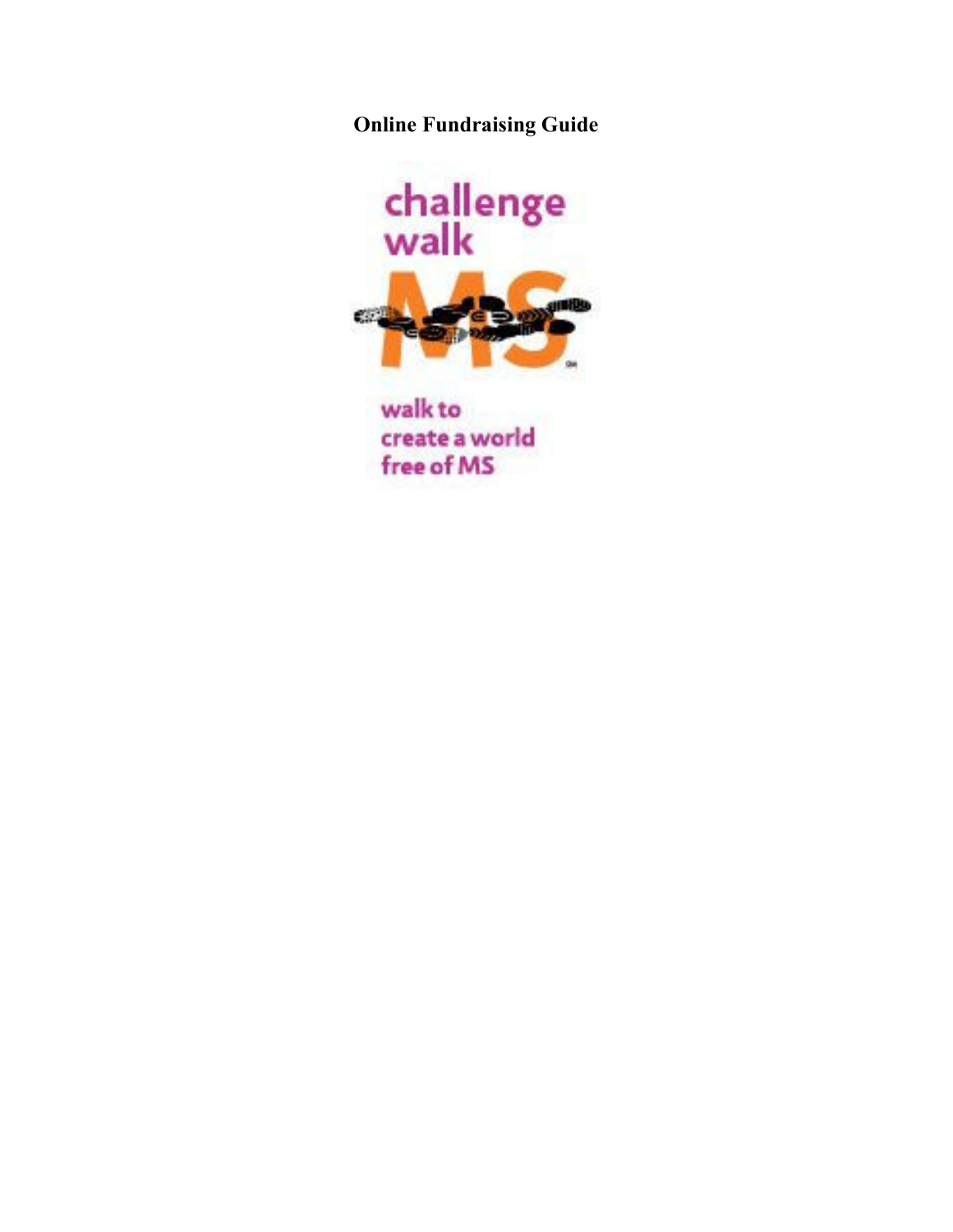# Table of Contents

- 1) What is your participant center?
- 2) Why fundraise online?
- 3) How to use your participant center
	- a. Edit your personal page (fundraising website)
	- b. Send e-mail to ask for donations and/or ask people to join your team
	- c. Enter donations received offline
	- d. Track your progress
	- e. Edit your fundraising goal
- 4) Why send e-mails through your participant center?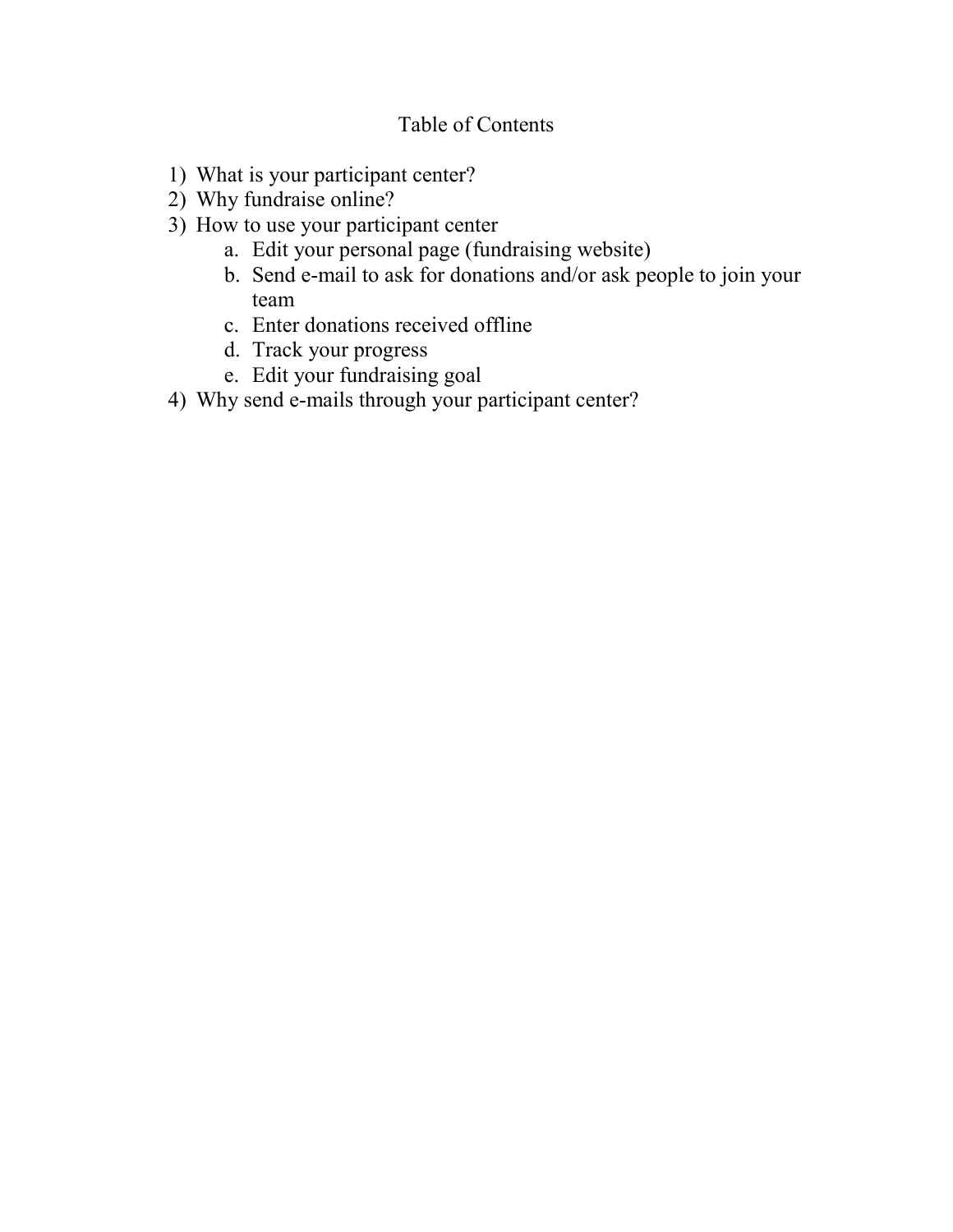## **What is Your "Participant Center" or "My Account"?**

Web based fundraising software that is provided to all event participants

- Username and password are automatically generated and e-mailed to you upon registration (If you forget your username or password and need them reset, e-mail MSChallengeGNE@nmss.org and our staff can assist you.)
- To access, visit www.msnewengland.org then click on MS Challenge Walk. Click on the "Participant Center" link on the right side of the page.

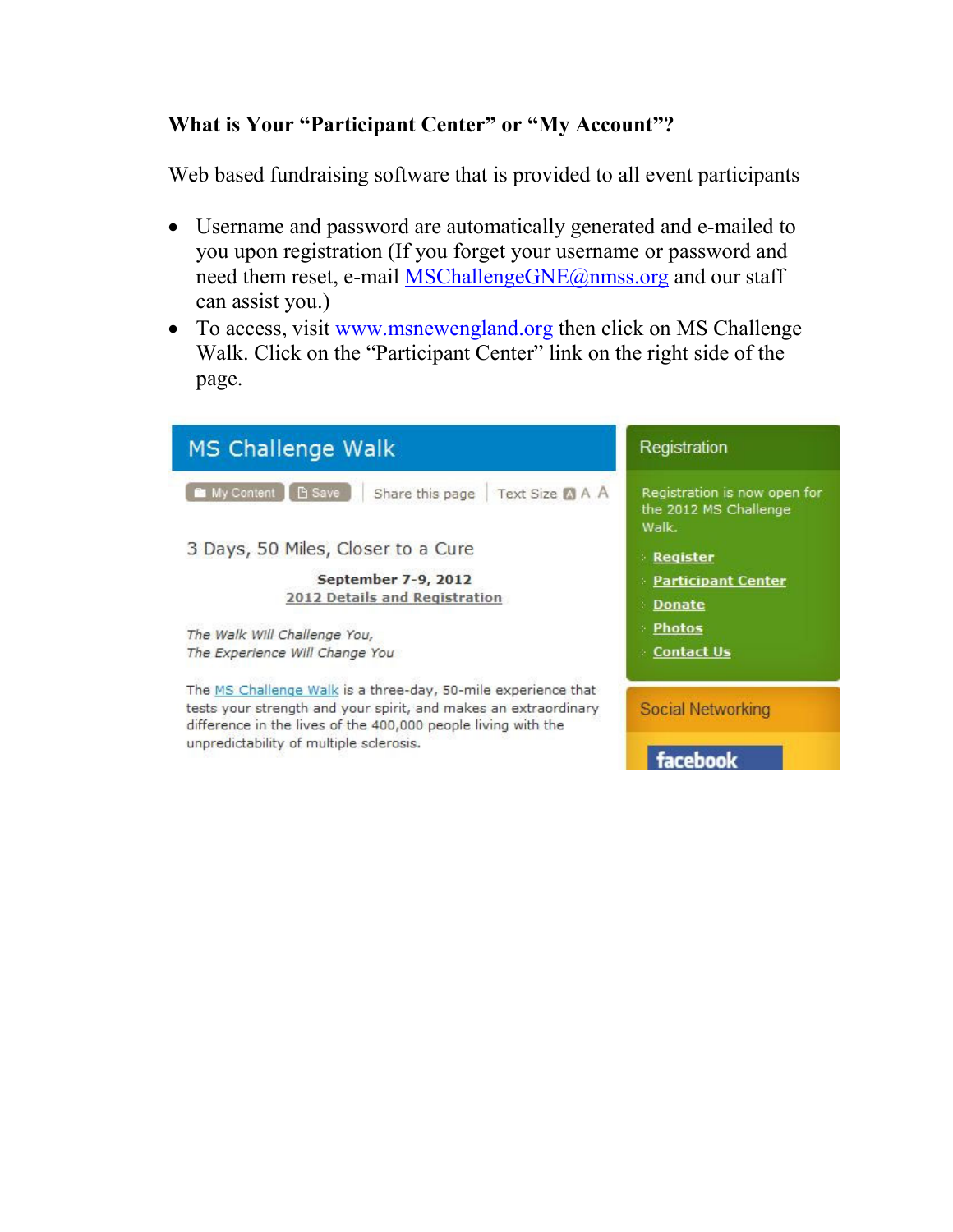• You can also access your participant center by clicking on the "My Account" or "Participant Center" link on the left side of the event page for the Challenge Walk



## **Why Fundraise Online?**

The National MS Society is leading the way in online fundraising.

- Moving money online is faster and safer than handling checks and cash
- With online fundraising a receipt is automatically generated and sent to your donor at the time of their donation
- Participants who fundraise online have the donations they receive processed sooner and often raise bigger sums than those who fundraise only with offline methods
- Online fundraising in combination with social media tools (like Facebook.com) can help you reach potential donors you would not have thought of asking through sending a letter
- Friends and family can donate wherever they are
- Studies have shown that those who give online give larger gifts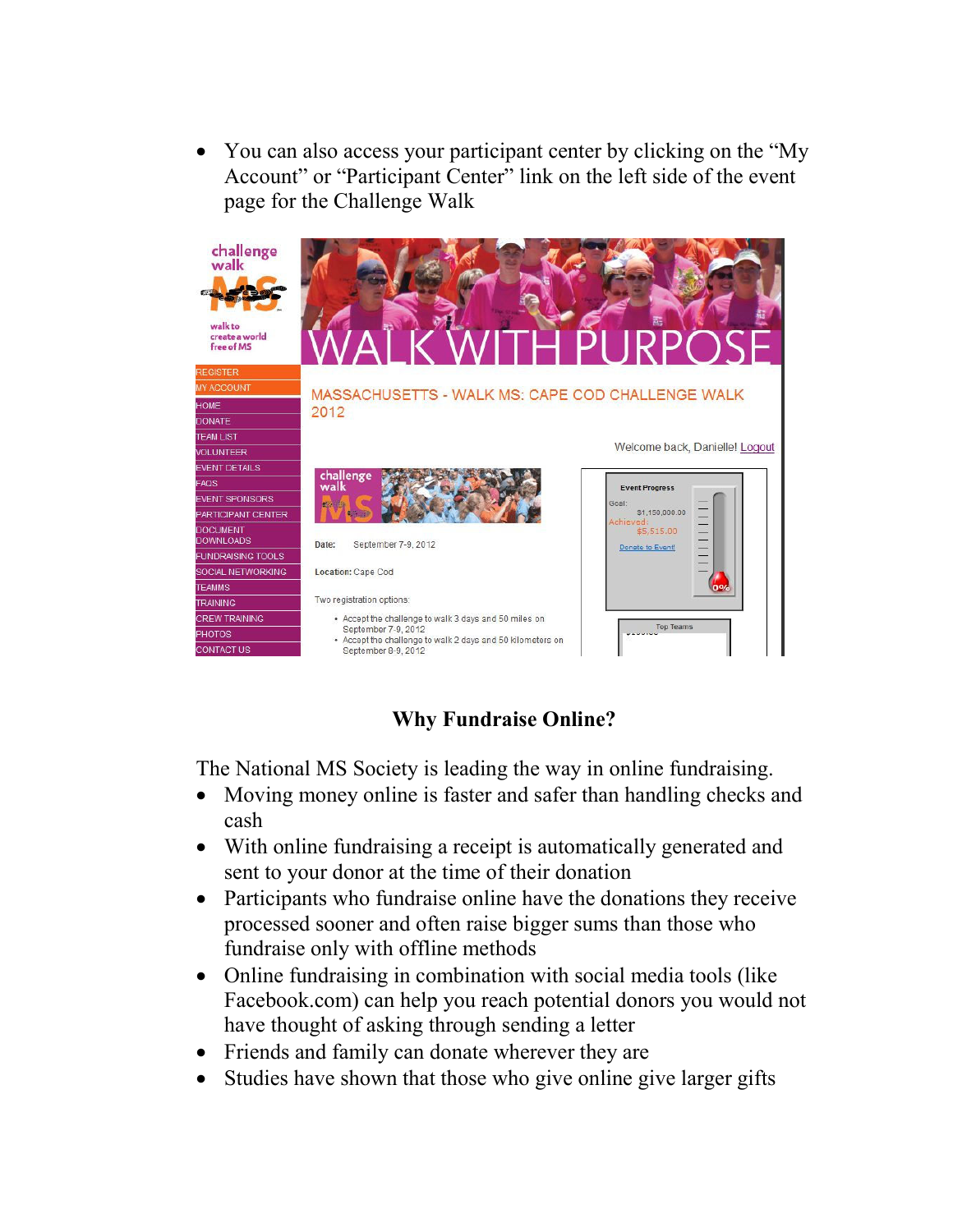## **How to Use Your Participant Center**

Log into your participant center as described on page 1

When logged in, your screen will look similar to the screenshot below

| challenge<br>walk<br><b>Fundraising Tools</b><br>FAQs<br><b>Download Documents</b>                                                                                                                                                                                                                                                                                                            |                                                    |
|-----------------------------------------------------------------------------------------------------------------------------------------------------------------------------------------------------------------------------------------------------------------------------------------------------------------------------------------------------------------------------------------------|----------------------------------------------------|
| <b>HOME</b><br><b>FMAIL</b><br>PERSONAL PAGE<br><b>PROGRESS</b>                                                                                                                                                                                                                                                                                                                               | Help                                               |
| Overview                                                                                                                                                                                                                                                                                                                                                                                      |                                                    |
| Progress                                                                                                                                                                                                                                                                                                                                                                                      | $\left  \cdot \right $ Send email                  |
|                                                                                                                                                                                                                                                                                                                                                                                               |                                                    |
| \$1,500.00<br>$0\%$<br>\$0.00<br>304                                                                                                                                                                                                                                                                                                                                                          | <b>Enter new gift</b>                              |
| <b>I HAVE RAISED</b><br>PERCENT<br>DAYS LEFT<br>MY GOAL (change)                                                                                                                                                                                                                                                                                                                              |                                                    |
|                                                                                                                                                                                                                                                                                                                                                                                               | Add contacts to Address Book                       |
| You have not sent any messages. You should email your contacts.<br>What to do next?                                                                                                                                                                                                                                                                                                           | View your progress page<br>Work with Personal Page |
|                                                                                                                                                                                                                                                                                                                                                                                               |                                                    |
| Danielle, Welcome to your Participant Center!<br>Thank you for joining MS Challenge Walk!<br>What to do next?<br>Update you Personal Page.<br>Send out suggested emails to your friends and family asking for their support! Note: Make sure to save frequently when<br>composing an email in the Participant Center, or create your message first in Word or Notepad, then copy it into your |                                                    |
| email.<br><b>Start Fundraising Online:</b>                                                                                                                                                                                                                                                                                                                                                    |                                                    |
| Simply click on the Personal Page symbol above and follow the directions. You can change the layout of the page, write                                                                                                                                                                                                                                                                        |                                                    |
| you own personal appeal, upload a photo or one of the ones we supply. If you have any questions on how to update your<br>personal page, email us at mschallengegne@nmss.org.                                                                                                                                                                                                                  |                                                    |
| Start by viewing your Personal Page now to see what your potential donors will see:<br>٠                                                                                                                                                                                                                                                                                                      |                                                    |
| Send reminder and solicitation e-mails to friends, family and co-workers about your participation<br>Track your individual ongoing fundraising progress                                                                                                                                                                                                                                       |                                                    |
| Update your fundraising goal                                                                                                                                                                                                                                                                                                                                                                  |                                                    |
| View reports on who & when your team members make a donation<br>$\bullet$                                                                                                                                                                                                                                                                                                                     |                                                    |

From your participant center you can

- 1) Edit your personal page (fundraising website)
- 2) Send e-mail to ask for donations and/or ask people to join your team
- 3) Enter donations received offline
- 4) Track your progress
- 5) Edit your fundraising goal
- 6) Utilize team captain only options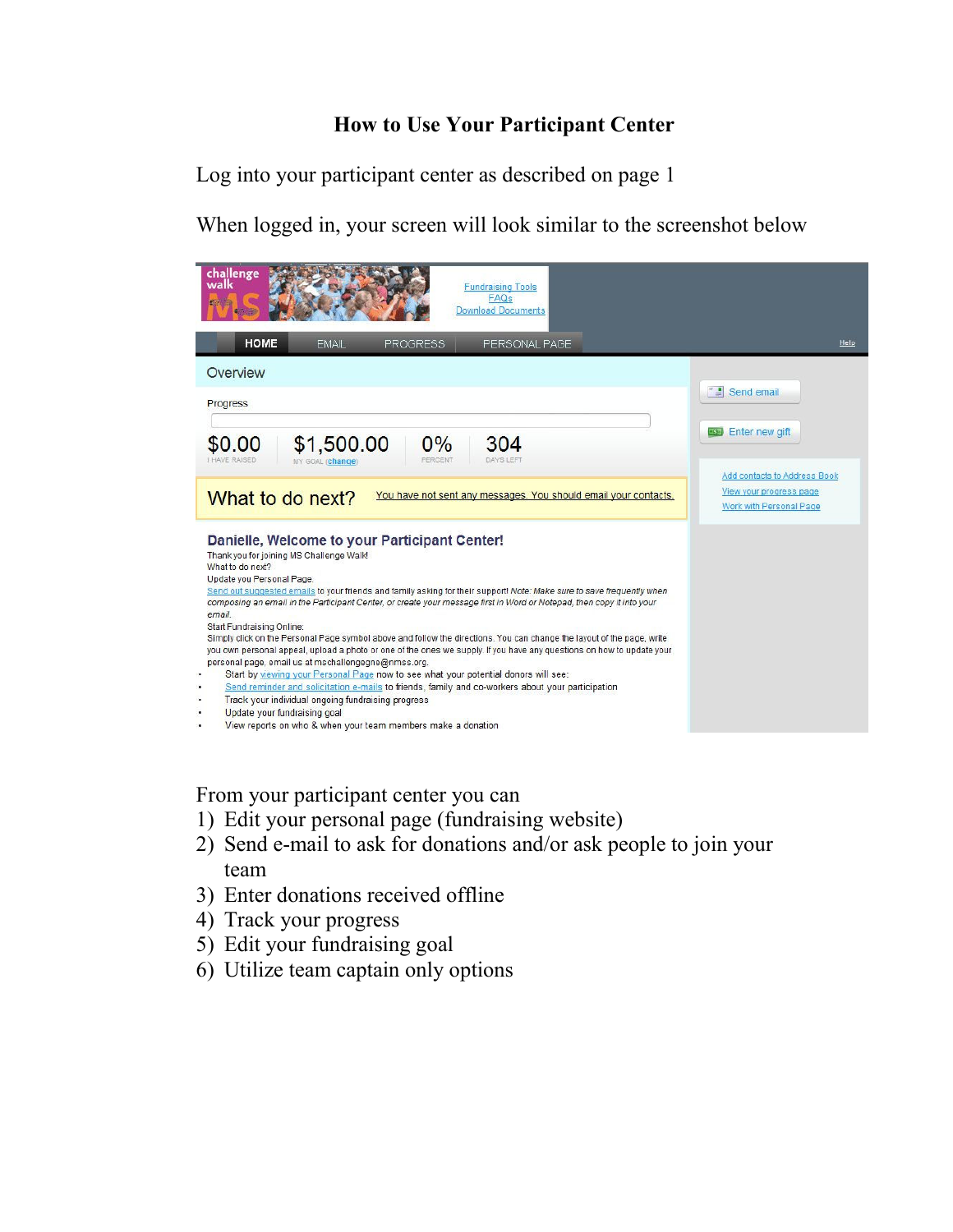## **Edit Your Personal Page**

Your "personal page" is your individual fundraising website, where donors can donate to your MS Challenge Walk fundraising.

Make it personal by:

Writing why you chose to participate in MS Challenge Walk Adding pictures from previous years, of the loved one you walk for, of your training, etc.

Adding a personal blog to update others on your fundraising/training process

To edit your personal page, click on the "personal page" tab on the top right of your participant center

| challenge<br>walk<br><b>Fundraising Tools</b><br>FAQs<br><b>Download Documents</b>                                                                                                                                                                                                                                                                                                                                                                              |                                 |
|-----------------------------------------------------------------------------------------------------------------------------------------------------------------------------------------------------------------------------------------------------------------------------------------------------------------------------------------------------------------------------------------------------------------------------------------------------------------|---------------------------------|
| PERSONAL PAGE<br><b>HOME</b><br><b>EMAIL</b><br><b>PROGRESS</b>                                                                                                                                                                                                                                                                                                                                                                                                 |                                 |
| Content<br><b>View Personal Page</b>                                                                                                                                                                                                                                                                                                                                                                                                                            |                                 |
| URL<br>Personal<br>Page<br>Settings<br>and<br>http://main.nationalmssociety.org/site/TR/Challenge/MAMChallengeWalkEvents?<br>px=2015551&pq=personal&fr id=17872                                                                                                                                                                                                                                                                                                 | Content<br>Edit<br>Photos/Video |
| This page is Private.<br>Title                                                                                                                                                                                                                                                                                                                                                                                                                                  | Components                      |
| I Can Make a Difference<br>Body<br>- A = ウ - 論<br>Font size<br>Font family<br>│ ## 手着着着目に扫描まり (*<br>$B$ $I$ $U$                                                                                                                                                                                                                                                                                                                                                 |                                 |
| <b>Join The Movement!</b><br>Having multiple sclerosis means that you may suddenly have blurry vision. Or that your memory will fail you<br>for no apparent reason. Or that you may not always be able to walk around the house, let alone for miles on<br>end. The symptoms of MS are different, and for some devastating, for everyone - the only certainty is that it<br>will affect yet another person every hour of every day.<br><b>Why I Walk So Far</b> |                                 |
| I've registered for the MS Challenge Walk because I want to do something for the people who have been<br>diagnosed - and because I want to do everything to prevent more people from having to live with this disease.<br>Today, there is no cure for multiple sclerosis, and with diagnosis occurring most frequently between the ages of<br>20 and 50, many individuals face a lifetime filled with unpredictability.                                         |                                 |
| Preview<br>Save<br>The Preview will open in a new window but will not save your changes.                                                                                                                                                                                                                                                                                                                                                                        |                                 |

You can customize the URL for your website by clicking "edit" on the right of the page next to "personal page URL and settings"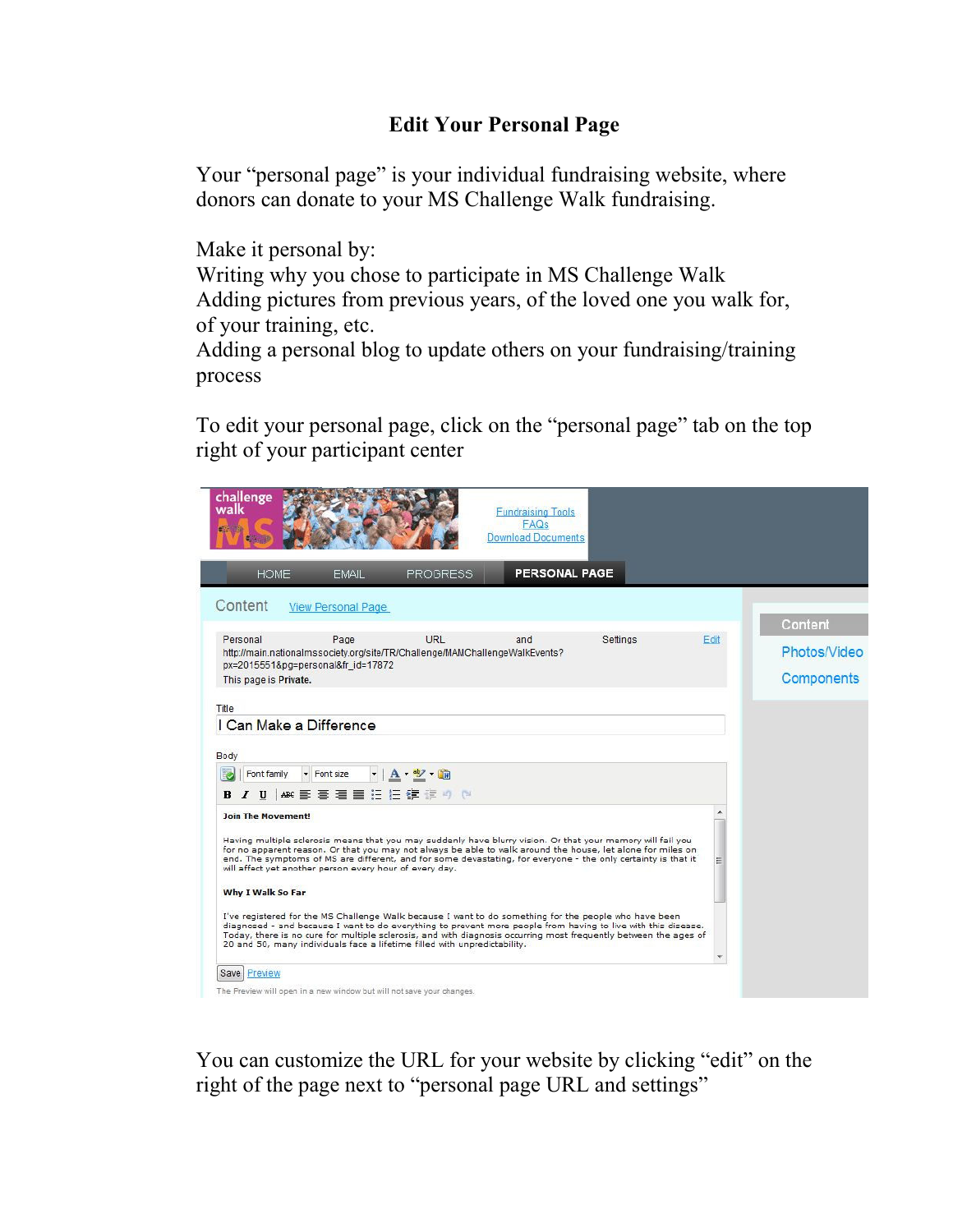#### Content **View Personal Page**

Personal **URL** Settings Page and Fdit http://main.nationalmssociety.org/site/TR/Challenge/MAMChallengeWalkEvents? px=2015551&pg=personal&fr\_id=17872

Once you click edit, you can enter a shorter ending to the default URL, after "http://main.nationalmssociety.org/goto/"



Be sure to click "save" after customizing the URL

To edit the content of your personal page, click on the "Content" link on the right side of the page.



Replace the title and body of the page with your own words.

Remember to click save.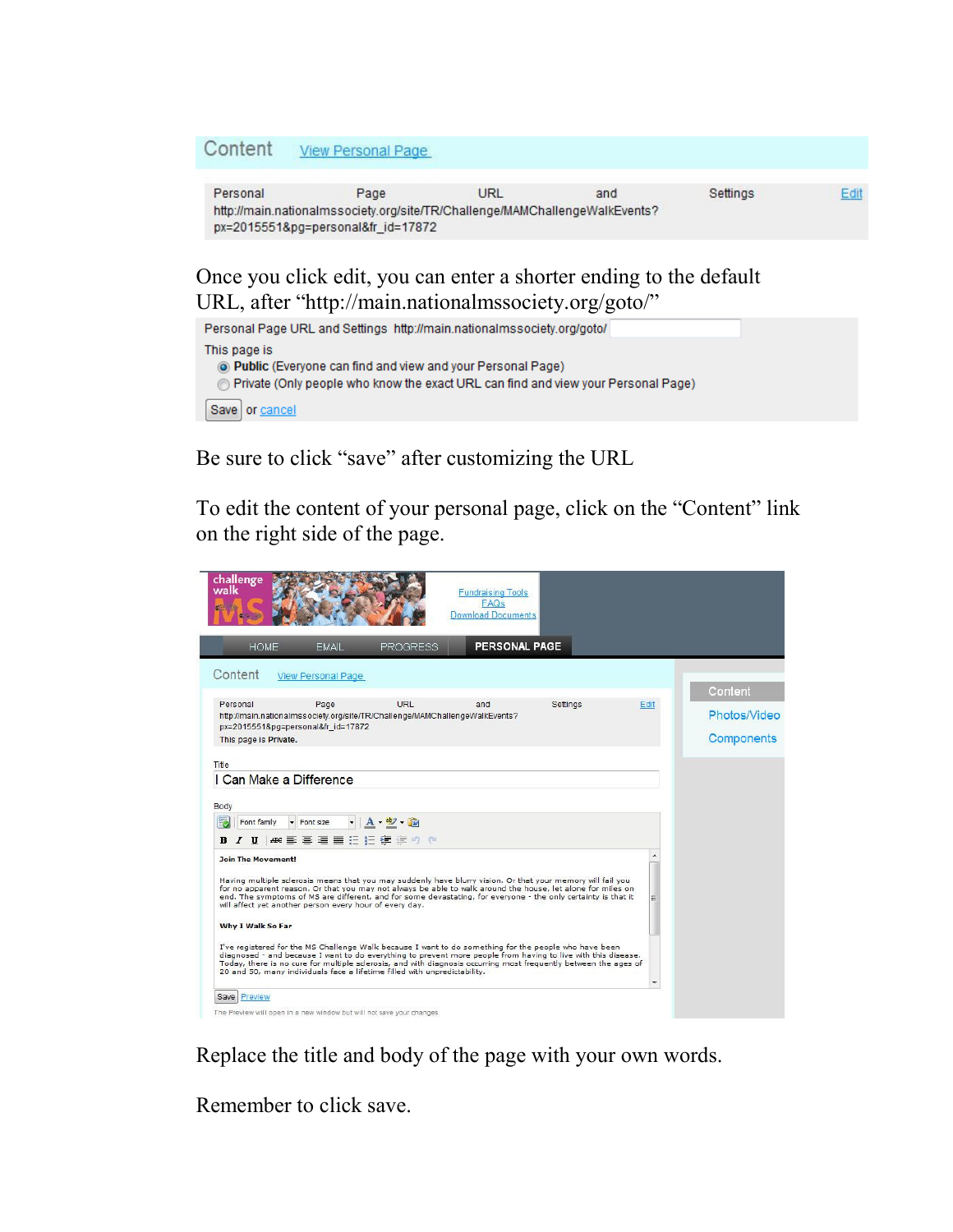If you'd like to see what your personal page will look like to others, click the "preview" link on the bottom of the page. Why You Should Sponsor Me

This event is a challenge - and an opportunity - for everyone involved, participants and donors alike. With commitment to this cause, we can all be part of a historic undertaking. The funds raised from the MS Challenge Walk will not only support research to help create a world free of multiple sclerosis, but also provide programs which address the needs of hundreds of thousands of people living with MS right now. Because we choose to walk for those who sometimes can't. Because we choose to donate to the MS Challenge Walk, we<br>are getting ever closer to the hour when no one will have to hear the words, "You have MS."

E

Save Preview

The Preview will open in a new window but will not save your changes.

This will open up a preview screen of your personal page in a new window.

To add photos or video to your personal page, click on the "photos/video" link on the right side of your participant center



Click the circle next to photos or video to be prompted with upload instructions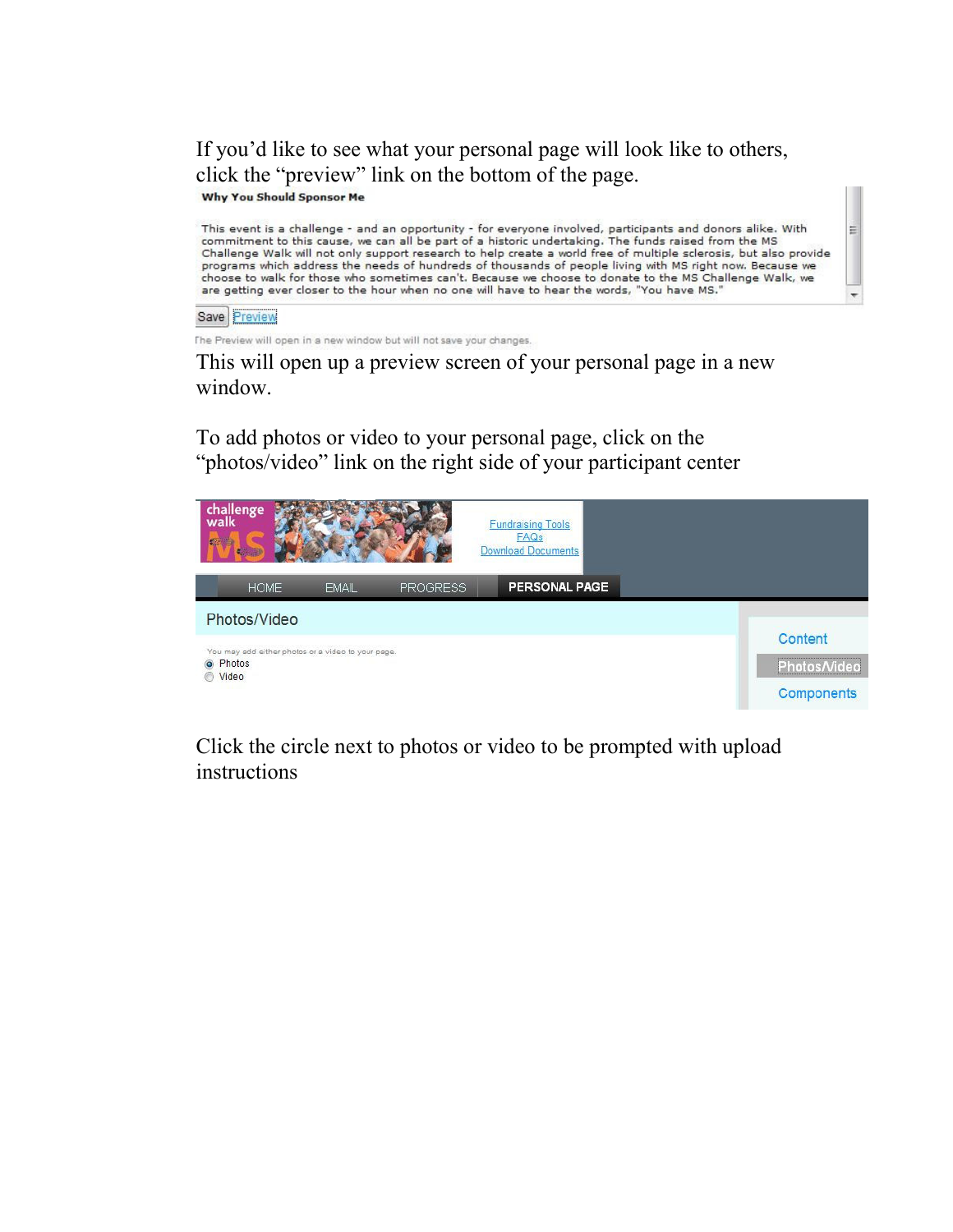Use the "Components" link on the right side of your participant center to enable/disable your fundraising status thermometer and fundraising honor roll. (Enabled by default) You can also enable your personal blog.

|   | challenge<br>walk                                                                     | <b>Fundraising Tools</b><br>FAQs<br><b>Download Documents</b> |                         |
|---|---------------------------------------------------------------------------------------|---------------------------------------------------------------|-------------------------|
|   | <b>HOME</b><br><b>EMAIL</b>                                                           | PERSONAL PAGE<br><b>PROGRESS</b>                              |                         |
|   | Components                                                                            |                                                               |                         |
| V | <b>Status Thermometer</b>                                                             | Thermometer showing percent to personal fundraising goal.     | Content<br>Photos/Video |
| ⊽ | <b>Fundraising Honor Roll</b>                                                         | Scrolling list of largest donations received.                 | Components              |
|   | Show donor names only (do not show amounts)                                           |                                                               |                         |
| E | <b>Enable Personal Blog</b>                                                           | Allows you to post updates when viewing your personal page.   |                         |
|   | Save Preview<br>The Preview will open in a new window but will not save your changes. |                                                               |                         |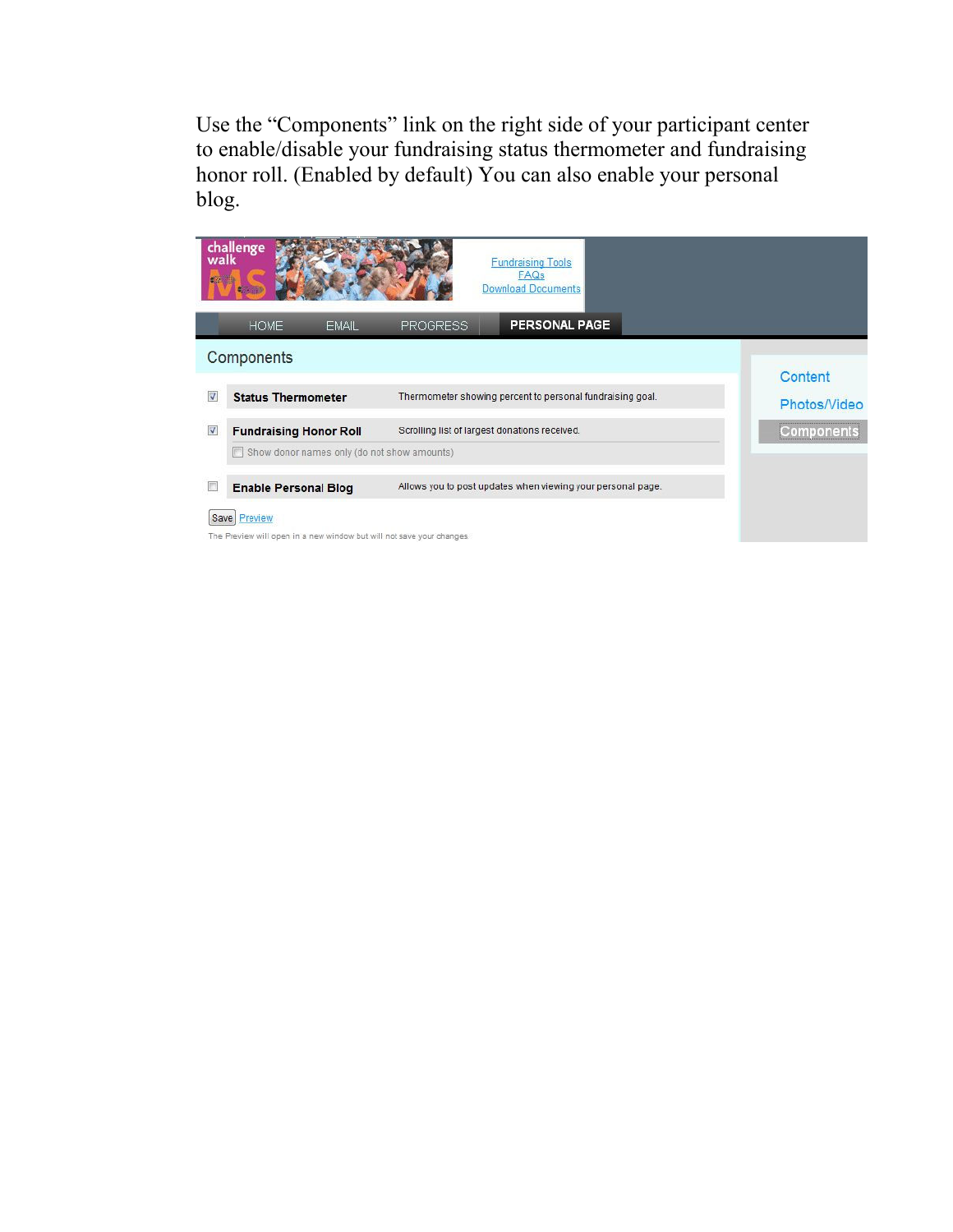## **Send e-mail to ask for donations and/or ask people to join your team**

| challenge<br>walk<br><b>Fundraising Tools</b><br>FAQs<br><b>Download Documents</b><br><b>EMAIL</b><br><b>HOME</b><br><b>PROGRESS</b><br>PERSONAL PAGE                                                                                                                                      |                                   |
|--------------------------------------------------------------------------------------------------------------------------------------------------------------------------------------------------------------------------------------------------------------------------------------------|-----------------------------------|
| <b>Compose Message</b>                                                                                                                                                                                                                                                                     | Compose                           |
| Save Draft Preview Save as template<br>Send<br>To:<br>As you enter the name of a person or group, contacts from your Address Book will display above this area. Press Enter or click the<br>contact to place the email address in the To field. choose from your contacts list<br>Subject: | <b>Drafts</b><br>Sent<br>Contacts |
| ▶ Use a template Use a suggested message to email your friends.<br>Im Include personalized greeting (What's this?)<br>$ A - 2$ $-$<br>Font family<br>Font size<br> ABC事業種重任担領銀り (*)<br>$I \perp$<br>B                                                                                      |                                   |

Click on the "email" tab on the top left of your participant center

Enter the e-mail addresses you would like to send to in the "To" field Enter a subject line

Enter the body of the e-mail in the white space under the formatting buttons

Select a layout by clicking the image you would like at the bottom of the screen, followed by the "done selecting" link<br> **v** Current layout: General-Autoresponder (done selecting)

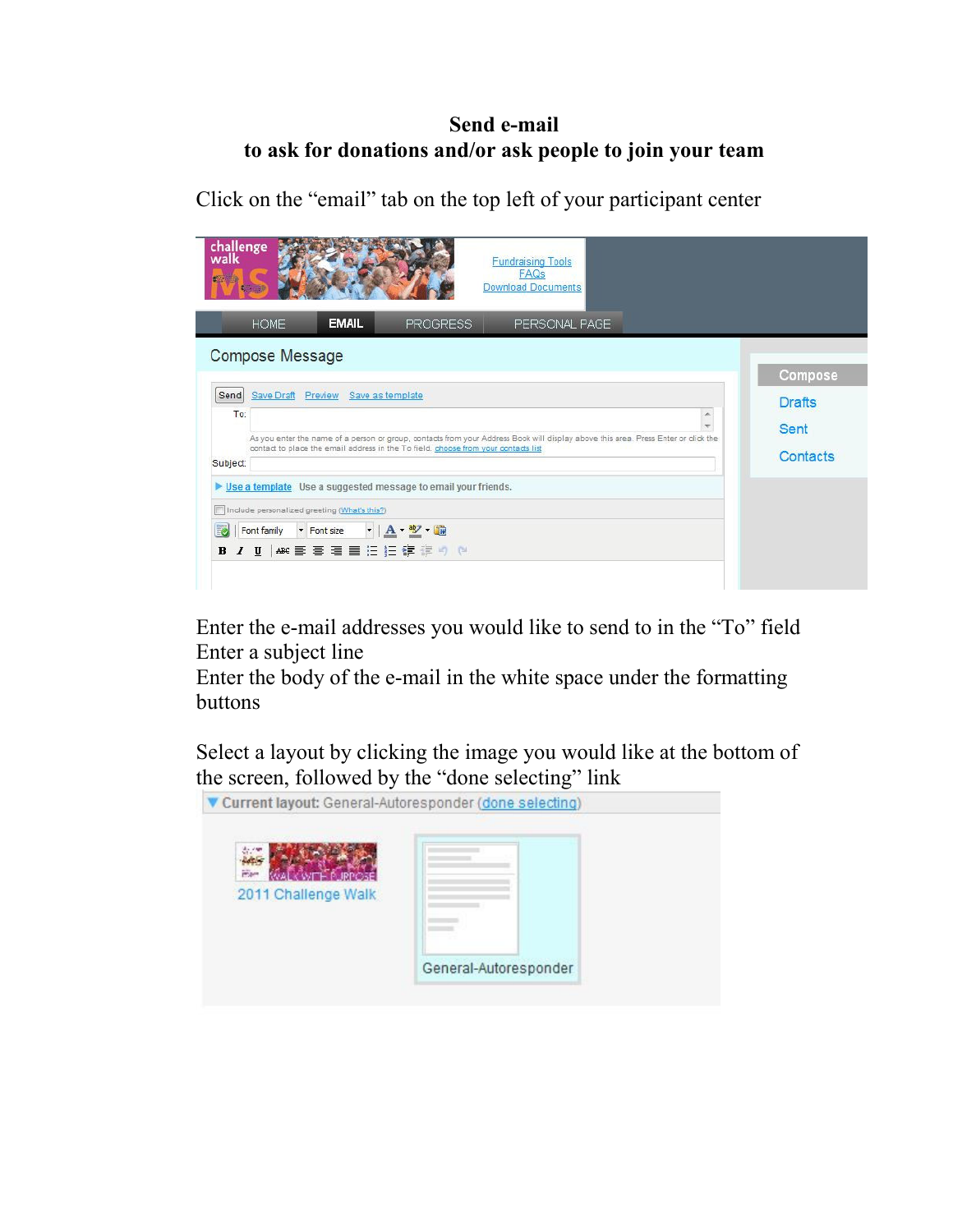To save your e-mail as a template you can use for future e-mails, click the "Save as template" link

#### **Compose Message**



You can view templates of suggested e-mails by clicking the "Use a template" link. Template e-mails include, "Join My Team" "Support Me" "Thank You for Sponsoring Me" and "Team Message"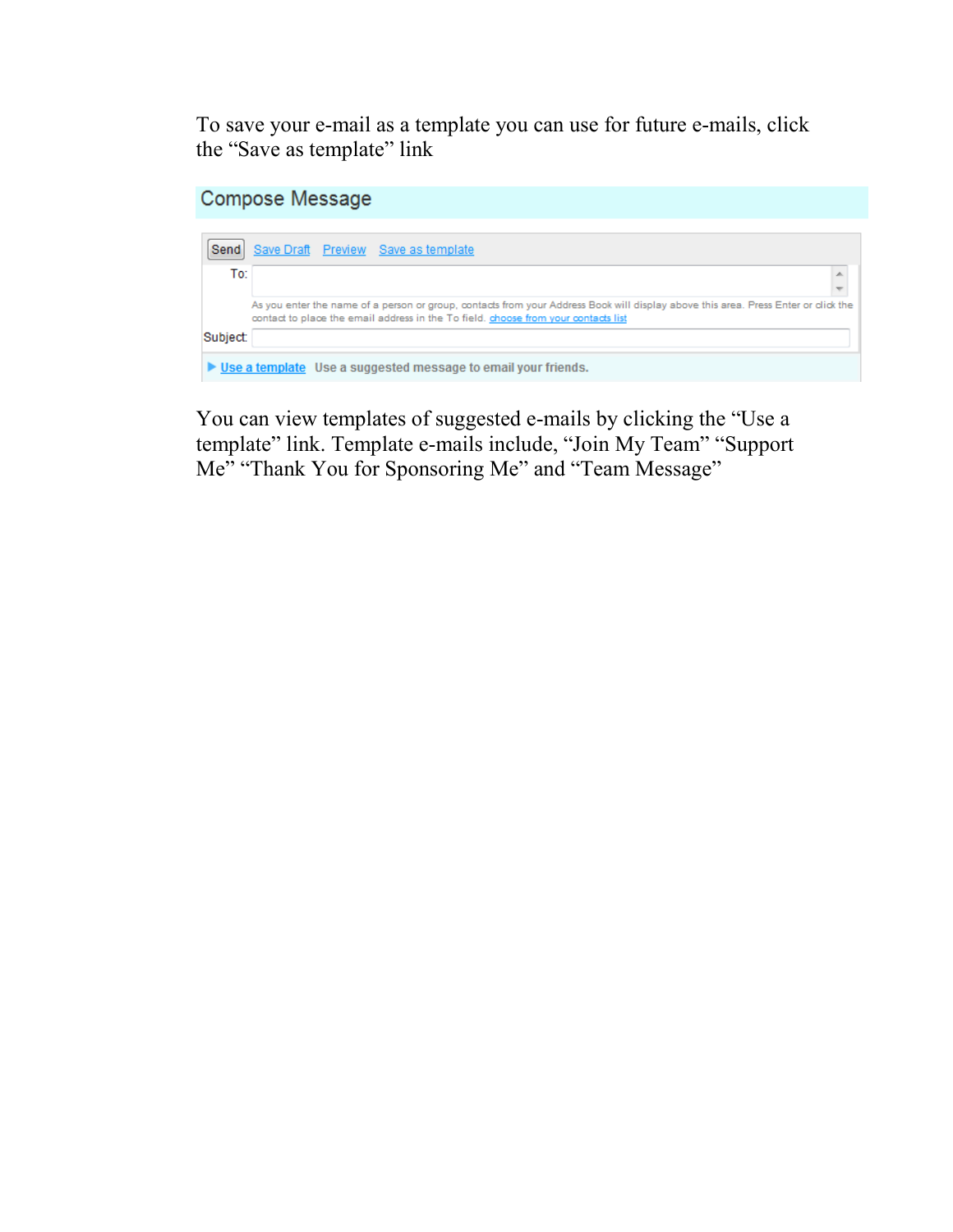### **Enter donations received offline**

To enter an offline donation that you've received from a donor, click on the "Progress" tab

| challenge<br>walk           |                                |                  | <b>Fundraising Tools</b><br><b>FAQs</b><br><b>Download Documents</b> |  |
|-----------------------------|--------------------------------|------------------|----------------------------------------------------------------------|--|
| <b>HOME</b>                 | <b>EMAIL</b>                   | <b>PROGRESS</b>  | PERSONAL PAGE                                                        |  |
| <b>View Personal Report</b> |                                |                  |                                                                      |  |
| Progress                    |                                |                  |                                                                      |  |
| \$0.00<br>I HAVE RAISED     | \$1,500.00<br>MY GOAL (change) | $0\%$<br>PERCENT | 304<br>DAYS LEFT                                                     |  |

Next, click the "Enter a new gift" button on the right side of the page. It will open the following screen, where you can enter donation information.

| « Back to Progress                    |                                                                                    |                                |
|---------------------------------------|------------------------------------------------------------------------------------|--------------------------------|
|                                       | Enter the details for a gift that someone has given directly (or promised) to you: | Offline Gifts                  |
| *First                                |                                                                                    |                                |
| *Last                                 |                                                                                    | <b>Offline Gift Guidelines</b> |
| Email                                 |                                                                                    | (.PDF, opens new window)       |
| *Street 1                             |                                                                                    |                                |
| Street 2                              |                                                                                    |                                |
| *City                                 |                                                                                    |                                |
| *State                                |                                                                                    |                                |
| *Zip                                  |                                                                                    |                                |
| Recognition Name                      |                                                                                    |                                |
|                                       | Yes, display the amount of this gift.                                              |                                |
| *Amount                               |                                                                                    |                                |
| *Payment Type                         | Cash<br>Check<br>⋒<br>Credit<br>∩                                                  |                                |
| Save and Add Another or cancel<br>Add |                                                                                    |                                |

Click "Add" or "Save and Add Another" when finished

To help process your donations in a timely manner, mail the checks you receive to National MS Society, Greater New England Chapter PO Box 845945 Boston, MA 02284-5945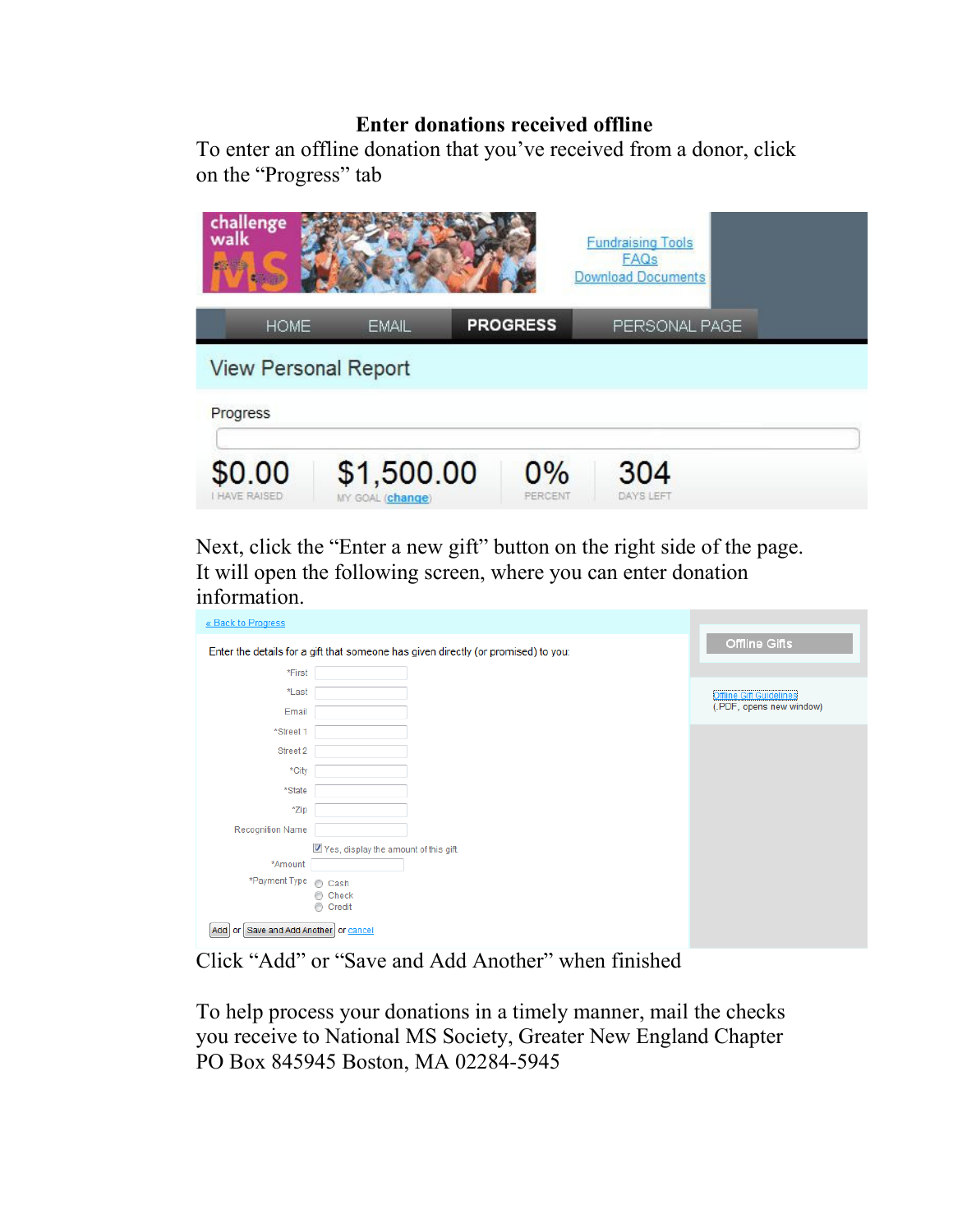Make sure to write your name on the memo line of the check and "Challenge Walk. For example, "Jane Doe – Challenge Walk"

# **Track Your Progress**

You can track your fundraising progress by viewing the "progress" tab

| <b>HOME</b>                                                            | <b>EMAIL</b>                                                  | <b>PROGRESS</b>                                                  | PERSONAL PAGE           | <b>TEAM PAGE</b> | <b>Help</b>                                                         |
|------------------------------------------------------------------------|---------------------------------------------------------------|------------------------------------------------------------------|-------------------------|------------------|---------------------------------------------------------------------|
| Progress<br>\$0.00<br><b>I HAVE RAISED</b><br>\$1.00<br>\$0.5          | <b>View Personal Report</b><br>\$1,500.00<br>MY GOAL (change) | 0%<br><b>PERCENT</b>                                             | 177<br><b>DAYS LEFT</b> | ● Gift Amount    | Personal<br>Team<br><b>Enter a new gift</b><br><b>Top 10 Donors</b> |
| \$0.00<br><b>Donation History</b><br>Gift Notifications: On (turn off) | 09-23-2011                                                    |                                                                  | 10-07-2011              |                  |                                                                     |
|                                                                        |                                                               | (View all personal donations or Download personal donation list) |                         |                  |                                                                     |
| <b>Donor</b>                                                           | <b>Amount</b>                                                 | <b>Notes</b>                                                     | Date                    | <b>Actions</b>   |                                                                     |
| No donations found.                                                    |                                                               |                                                                  |                         |                  |                                                                     |

The "progress" tab will display graphs of your fundraising, and allow you to view donations/download a list of donations that have been made to you.

## **Edit your Fundraising Goal**

You can edit your fundraising goal by clicking the "change" link next to "My goal" on both the progress tab and the home tab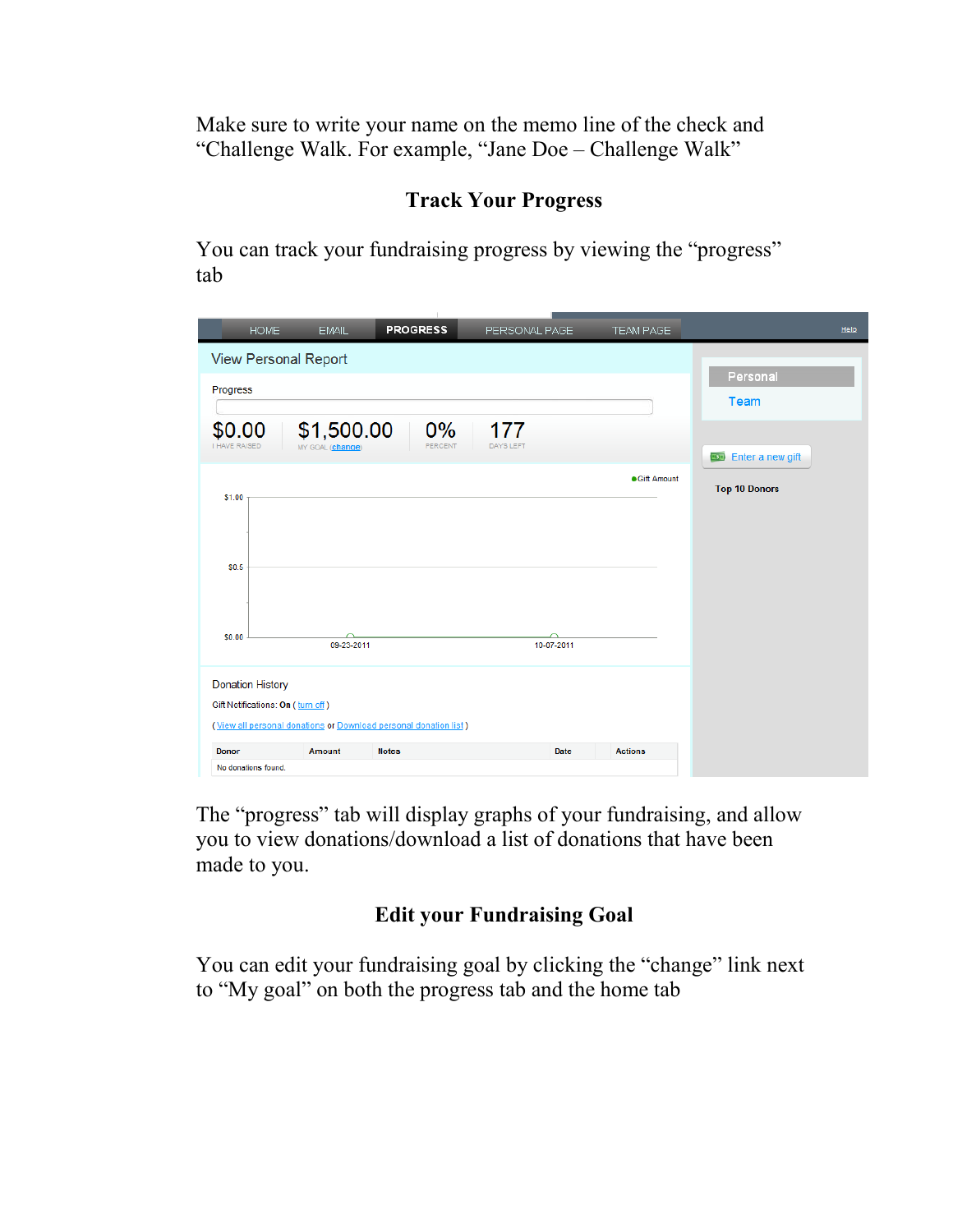## **Team Captain Only**

Team Captains can post a message to their team members that will appear on the home page of the team members participant center by clicking "Edit" under the "Message from Your Team Captain" box on the right side of the page.

| <b>HOME</b><br><b>EMAIL</b><br>PERSONAL PAGE<br><b>TEAM PAGE</b><br><b>PROGRESS</b>                                                                                                                                                                                                                                               | Help                                                                               |
|-----------------------------------------------------------------------------------------------------------------------------------------------------------------------------------------------------------------------------------------------------------------------------------------------------------------------------------|------------------------------------------------------------------------------------|
| Overview                                                                                                                                                                                                                                                                                                                          |                                                                                    |
| Progress                                                                                                                                                                                                                                                                                                                          | $\ $ $\ $ Send email                                                               |
| $0\%$<br>\$1,500.00<br>\$0.00<br>177<br><b>PERCENT</b><br><b>DAYS LEFT</b><br><b>I HAVE RAISED</b><br>MY GOAL (change)                                                                                                                                                                                                            | Enter new gift<br>TST                                                              |
| You have not sent any messages. You should email your contacts.<br>What to do next?                                                                                                                                                                                                                                               | Add contacts to Address Book<br>View your progress page<br>Work with Personal Page |
| Danielle, Welcome to your Participant Center!<br>Thank you for joining Walk MS: Boston 2012!<br>What to do next?                                                                                                                                                                                                                  | <b>Email Team</b><br>View team roster                                              |
| Update your Personal Page. Simply click on the Personal Page symbol above and follow the directions. You can change<br>the layout of the page, write you own personal appeal, upload a photo or one of the ones we supply. If you have any<br>questions on how to update your personal page, email us at danielle.kempe@nmss.org. | <b>Message from Your Team</b><br>Captain                                           |
| Send out suggested emails to your friends and family asking for their support! Note: Make sure to save frequently when<br>composing an email in the Participant Center, or create your message first in Word or Notepad, then copy it into your<br>email                                                                          | Thanks for joining me in the fight<br>against MS!<br>Edit                          |
| <b>Start Fundraising Online:</b>                                                                                                                                                                                                                                                                                                  |                                                                                    |

Team Captains can e-mail their team by clicking the "Email Team" link on the right side of the home page or by using the "Email" tab

| HOME                                                                                | <b>EMAIL</b>                   | <b>PROGRESS</b>                               | PERSONAL PAGE           | <b>TEAM PAGE</b>                                                                   | Heli                                  |
|-------------------------------------------------------------------------------------|--------------------------------|-----------------------------------------------|-------------------------|------------------------------------------------------------------------------------|---------------------------------------|
| Overview                                                                            |                                |                                               |                         |                                                                                    |                                       |
| Progress                                                                            |                                |                                               |                         |                                                                                    | Send email                            |
| \$0.00<br>I HAVE RAISED                                                             | \$1,500.00<br>MY GOAL (change) | 0%<br>PERCENT                                 | 177<br><b>DAYS LEFT</b> |                                                                                    | <b>ED</b> Enter new oil               |
| You have not sent any messages. You should email your contacts.<br>What to do next? |                                |                                               |                         | Add contacts to Address Book<br>View your progress page<br>Work with Personal Page |                                       |
|                                                                                     |                                | Danielle, Welcome to your Participant Center! |                         |                                                                                    | <b>Email Team</b><br>View team roster |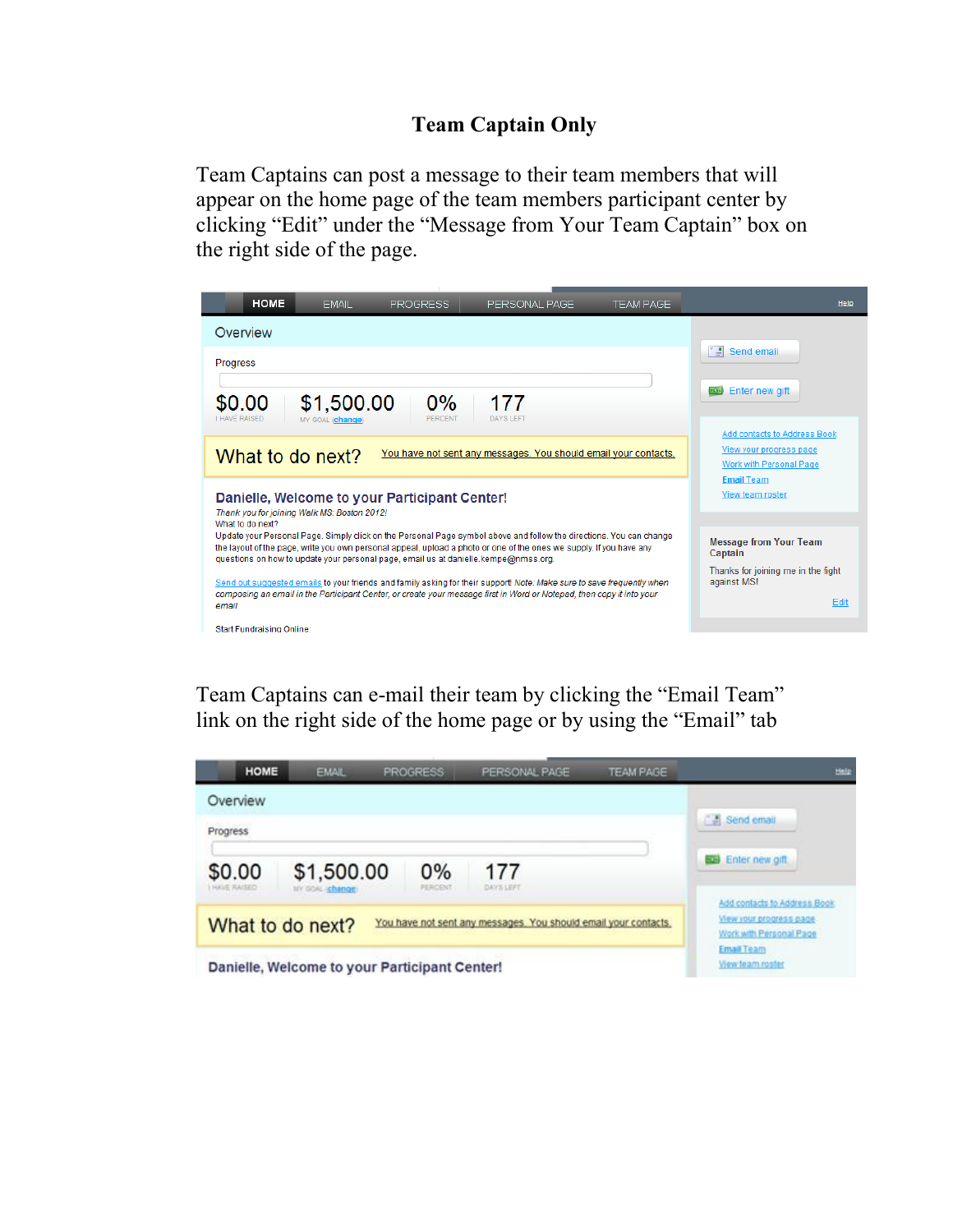Team Captains can edit the team webpage by clicking on the "Team Page" tab on the top right of the page

| <b>HOME</b>                                                                | <b>EMAIL</b>           | <b>PROGRESS</b>                                             | PERSONAL PAGE                                                                                                                                                                                                                                                                                                                                                                                                                                                                                                                                                                                                                                                                                                                                                                                                                                                                                                                                                                                                                  | <b>TEAM PAGE</b> |      |
|----------------------------------------------------------------------------|------------------------|-------------------------------------------------------------|--------------------------------------------------------------------------------------------------------------------------------------------------------------------------------------------------------------------------------------------------------------------------------------------------------------------------------------------------------------------------------------------------------------------------------------------------------------------------------------------------------------------------------------------------------------------------------------------------------------------------------------------------------------------------------------------------------------------------------------------------------------------------------------------------------------------------------------------------------------------------------------------------------------------------------------------------------------------------------------------------------------------------------|------------------|------|
| Content<br><b>View</b>                                                     |                        |                                                             |                                                                                                                                                                                                                                                                                                                                                                                                                                                                                                                                                                                                                                                                                                                                                                                                                                                                                                                                                                                                                                |                  |      |
| Team<br>Page<br>team_id=266225&pg=team&fr_id=17990<br>Body                 | URL                    |                                                             | http://main.nationalmssociety.org/site/TR/Walk/MAMWalkEvents?                                                                                                                                                                                                                                                                                                                                                                                                                                                                                                                                                                                                                                                                                                                                                                                                                                                                                                                                                                  |                  | Edit |
| Font family<br>в<br>U                                                      | · Font size            | - A 2 論<br>※ ま 套 理 書 狂 狂 健 眠 り 心                            |                                                                                                                                                                                                                                                                                                                                                                                                                                                                                                                                                                                                                                                                                                                                                                                                                                                                                                                                                                                                                                |                  |      |
| living with MS in America.<br>healthcare professionals who work with them. |                        | Join Our Team in the Movement to Create a World Free of MS! | ** Note: To donate to an individual participant, please scroll down to view the list of team members.<br>The number of people living with multiple sclerosis increases every hour of every day. This astonishing rate is<br>not going to slow down, let alone stop, until we've found a cure. Research has made some incredible advances<br>recently, but the world can still only offer disease management drugs and therapies to the 400,000 people<br>We've formed a team for Walk MS because the National Multiple Sclerosis Society funds more MS research<br>than any other private organization. In addition to supporting studies which hope to reveal the cause and<br>course of the disease, the National Multiple Sclerosis Society also provides much needed education, programs,<br>and services to everyone who is affected by MS - including the diagnosed, their friends and families, and the<br>Join our team as a walker or a volunteer! Make a donation online! Send in a check! There are so many ways to |                  |      |
| Photo<br>No image                                                          | Caption<br>Save/Upload | Browse                                                      |                                                                                                                                                                                                                                                                                                                                                                                                                                                                                                                                                                                                                                                                                                                                                                                                                                                                                                                                                                                                                                |                  |      |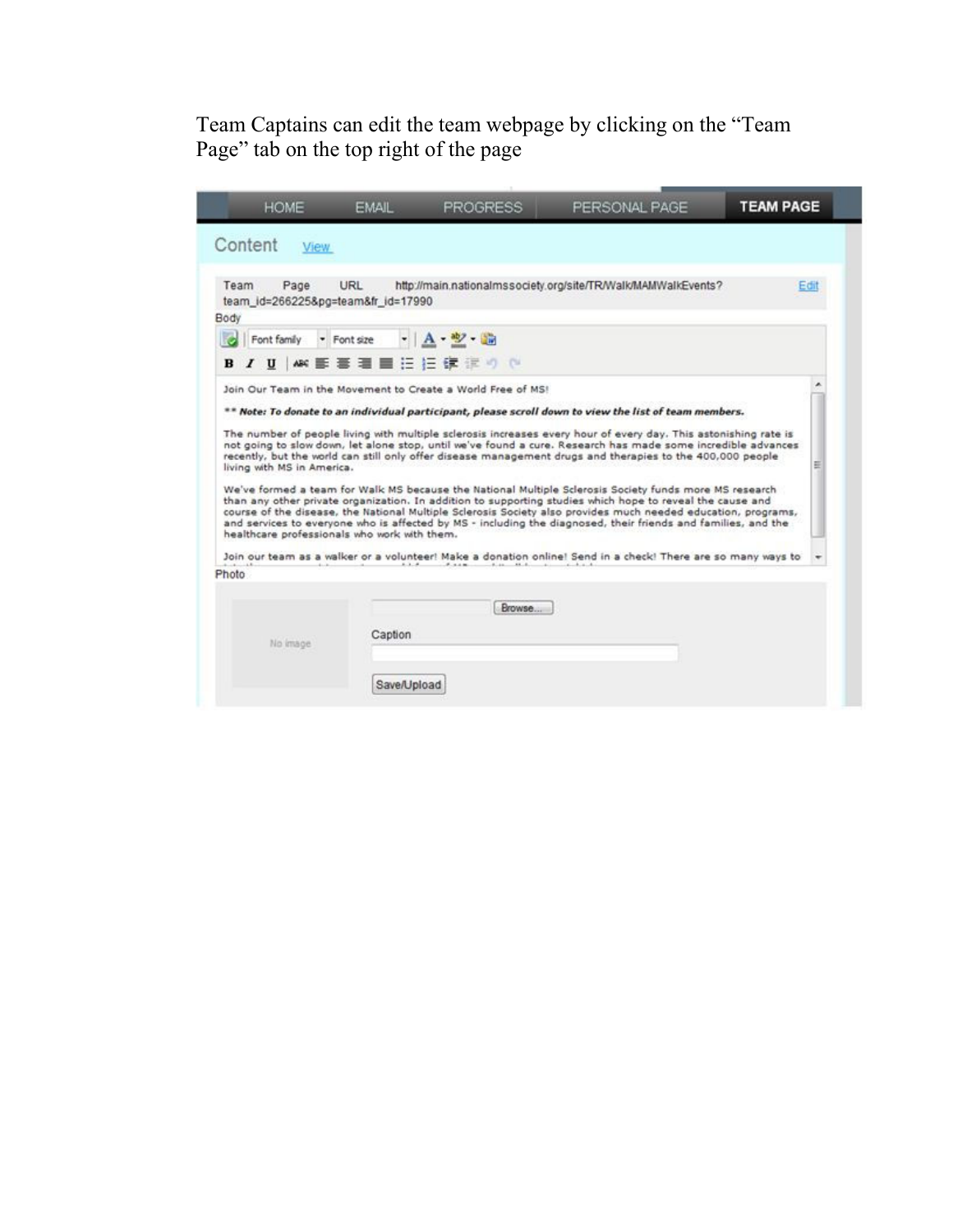# **Why Send E-mails Through Your Participant Center?**

- A link to your personal page will automatically be included
- You can use the MS Challenge Walk layouts to give your emails a more polished look
- Templates offer suggested text to help you draft your e-mails
- You can keep track of the number of e-mails you have sent to each contact and see who has made a donation and/or visited your personal page as a result of your e-mail